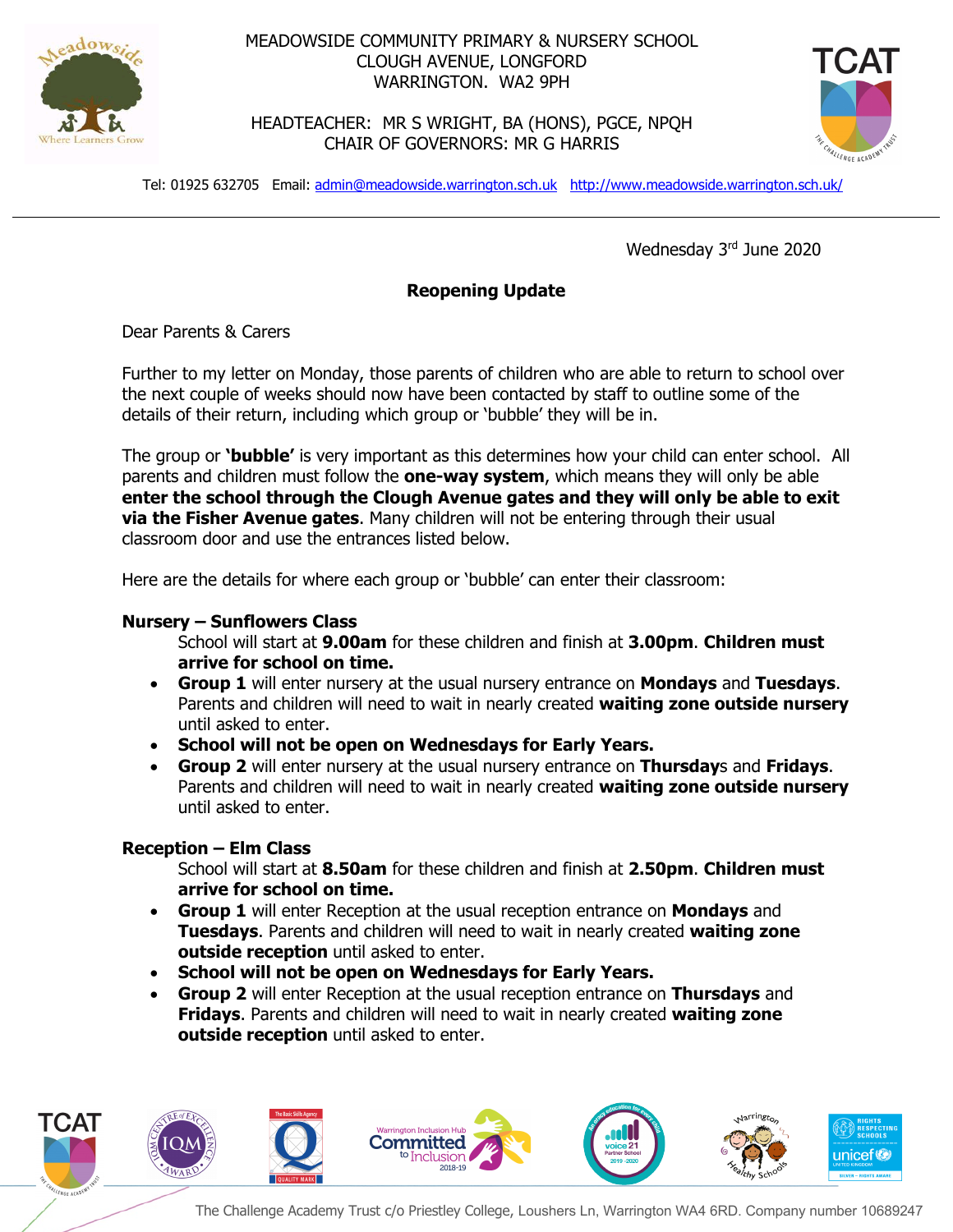

# MEADOWSIDE COMMUNITY PRIMARY & NURSERY SCHOOL CLOUGH AVENUE, LONGFORD WARRINGTON. WA2 9PH



HEADTEACHER: MR S WRIGHT, BA (HONS), PGCE, NPQH CHAIR OF GOVERNORS: MR G HARRIS

Tel: 01925 632705 Email: admin@meadowside.warrington.sch.uk http://www.meadowside.warrington.sch.uk/

# **Year 1 Beech Class**

The first day back at school for Y1 will be **Wednesday 10th June**. **School will not be open for Y1 on Fridays**. School will start at **9.10am** for these children and finish at **3.10pm**. **Children must arrive for school on time.**

- **Green Group** will enter school through the Reception class outdoor garden area. They will be met at this gate by Mrs Barlow.
- **Red Group** (Miss Burrows) will enter school through the Year 1 classroom. Parents will be asked to stop and leave their child at a line marked on the playground near the classroom. The children will then walk a few steps towards the pencil poles where Miss Burrows will greet them.
- **Yellow Group** (Mrs Murphy) will enter school through the Year 2 classroom. Parents will be asked to stop and leave their child at a line marked on the playground near the classroom. The children will then walk a few steps towards the pencil poles where Mrs Murphy will greet them.

### **Year 6 Elder Class**

The first day back at school for Y6 will be **Monday 15th June**. **School will not be open for Y6 on Fridays**. School will start at **9.20am** for these children and finish at **3.20pm**. **Children must arrive for school on time.**

- **Orange Group** (Mrs Pritty) will line up along the wall outside the Year 6 classroom, using the social distancing markers.
- **Blue Group** (Mrs Woods) will line up along the wall outside the Year 5 classroom, using the social distancing markers.
- **Purple Group** (Miss Vernon) will line up along the wall outside the spare classroom next to Year 5, using the social distancing markers.

# **Key Workers & Vulnerable Children**

The first day back at school for Gold Group will be **Monday 8th June**. School will start at **8.45am** for these children and finish at **2.45pm**. **Children must arrive for school on time.**

• **Gold Group** – these children will enter school through the Giant Redwoods classroom and the Treehouse classroom. Parents will need to leave these children at the gates of the outside area for these classes. This area is on the main playground and will be signposted.

# **Any parents or carers who remain unsure of their child's group should contact their class teacher on ClassDojo ASAP.**

# **Further Information:**

• Parents and children should follow the **new floor markings and signs** around the one-way system pathway to enter the school site, drop off children and exit.



The Challenge Academy Trust c/o Priestley College, Loushers Ln, Warrington WA4 6RD. Company number 10689247